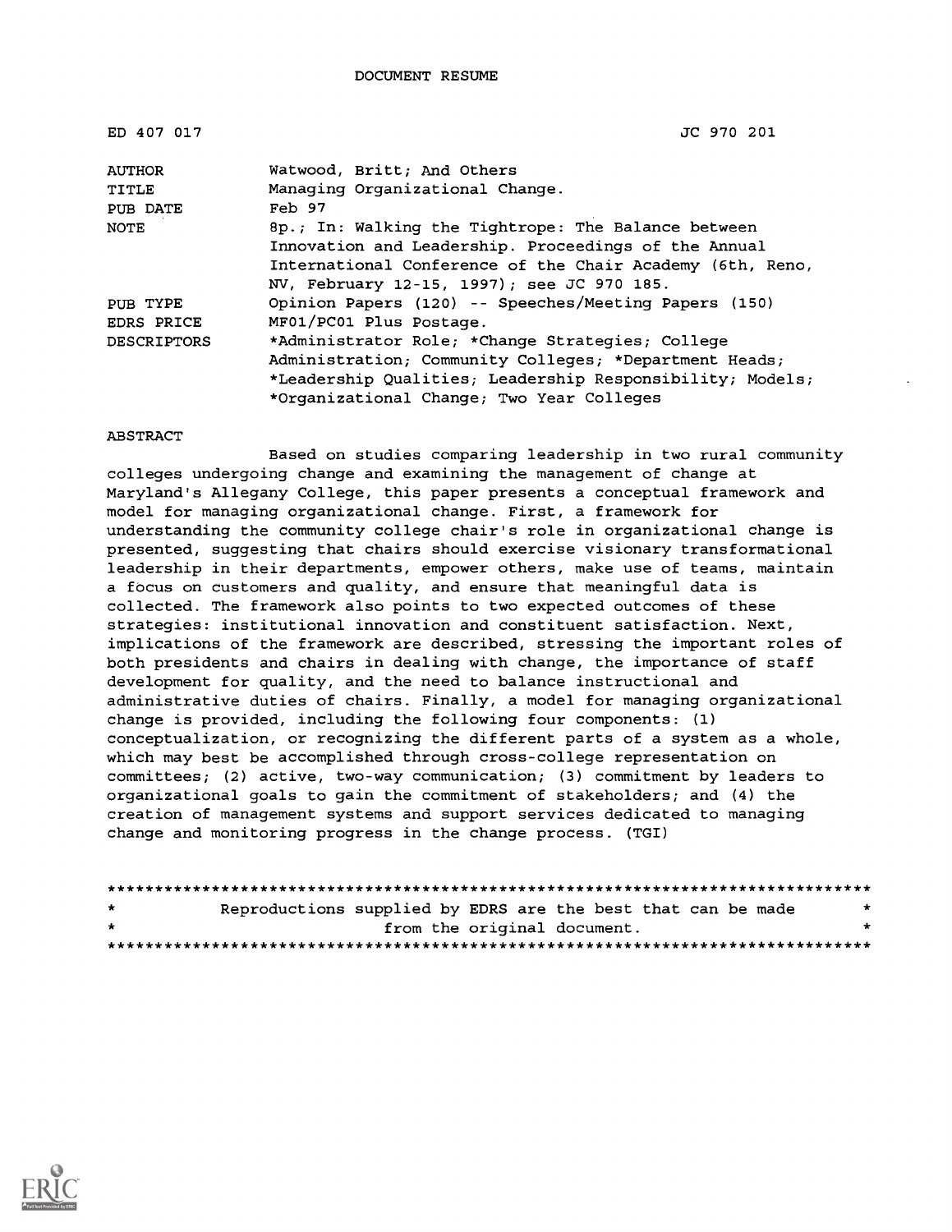# MANAGING ORGANIZATIONAL CHANGE

By

Britt Watwood Associate Dean, Academic Services Herkimer County Community College Herkimer, NY

Debra Frank Program Coordinator, Business/Management and William Rocks Program Director, Respiratory Therapy

> Allegany College of Maryland Cumberland, MD

U.S. DEPARTMENT OP EDUCATION Office of Educational Research and Improv EDUCATIONAL RESOURCES INFORMATION CENTER (ERIC)

D This document has been reproduced as<br>received from the person or organization<br>originating it.

/514Minor changes have been made to improve reproduction quality. Points of view or opinions stated in this docw ment do not necessarily represent official 0E141 position or policy. "PERMISSION TO REPRODUCE THIS MATERIAL HAS BEEN GRANTED BY

G. Filan

TO THE EDUCATIONAL RESOURCES INFORMATION CENTER (ERIC)."

Paper Presented at the Sixth Annual International Conference for Community & Technical College Chairs, Deans, and Other Organizational Leaders February 12 - 15, 1997 Reno, Nevada





BEST COPY AVAILABLE

160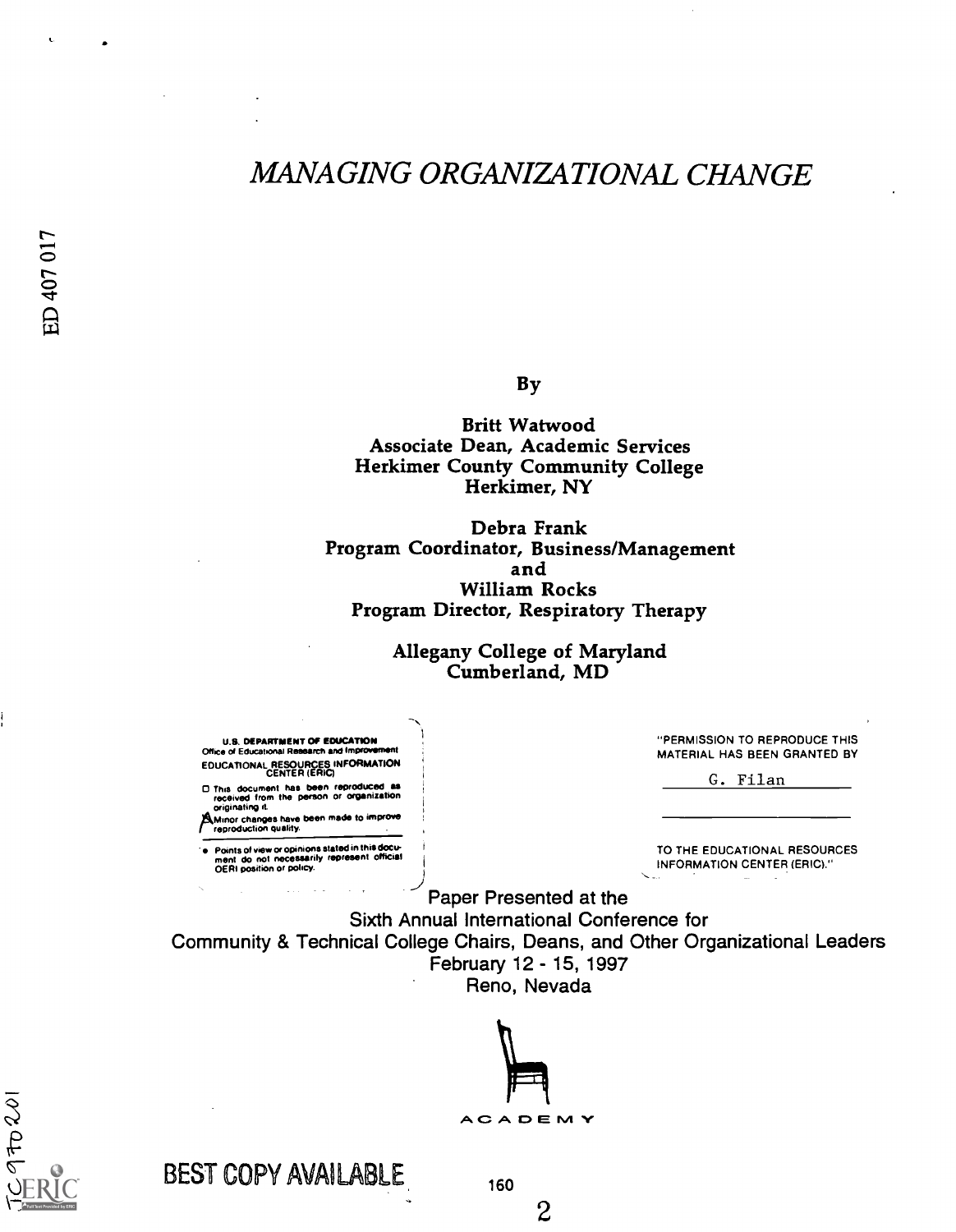#### BIOGRAPHY

Debra Frank has served as a Program Coordinator in the Business and Management Division at Allegany College in Cumberland, Maryland since 1986. At that time, she developed and continues to coordinate a Hospitality Management curriculum. She earned a Bachelor's degree in Nutrition from the Pennsylvania State University and completed a post-graduate dietetic internship at Shadyside Hospital in Pittsburgh, Pennsylvania. She is a Registered Dietitian and serves as a nutrition and food safety consultant to area health and service agencies, businesses, and WJJB Radio. She is actively involved in faculty/staff development.

In 1995, she completed a year-long professional certification program through the Institute for Academic Leadership Development sponsored by the National Community College Chair Academy. A special interest that emerged from her work with the Institute was the development of a college-wide strategic planning process.

William Rocks served as the Director of Clinical Education for the Respiratory Therapy Program at Allegany College in Cumberland, Maryland from 1984 - 1988. Since 1988, he has been the Program Director for Respiratory Therapy. He earned his Master's degree in Health and Education from Frostburg State University and a Bachelor's degree in General Education from California State College. He received an AAS degree in Respiratory Therapy from Columbus Technical Institute and is a Registered Respiratory Therapist. He served as a Maryland Board Member of the American Lung Association and is actively involved in numerous other professional organizations. He is an instructor for Advanced Cardiac Life Support. He serves as Vice-Chairman of the Faculty Senate.

In 1996, he completed the year-long professional certification program through the Institute for Academic Leadership Development sponsored by the National Community College Chair Academy.

Dr. Britt Watwood is the Associate Dean of Academic Affairs at Herkimer County Community College in the foothills of the Adirondack Mountains in upstate New York. At the college on the hill, he oversees 56 full-time faculty in the areas of Business, Health Services, Science, Mathematics, and Physical Education. A graduate of the U.S. Naval Academy, Britt received his Masters degree in Education from Old Dominion University and a Doctor of Education degree in Educational Leadership in Higher Education from University of Nebraska. He is also a 1996 graduate of the Institute for Academic Leadership Development. He has been a consultant in quality initiatives and strategic planning, and his recent research has been on the role played by community college chairs in leading their colleges' quality initiatives. Britt retired from the Navy as a Commander after 22 years of service. For the past two years, before moving to New York, he was the Assistant Director of the Center for the Study of Higher and Postsecondary Education at UNL. His research there was on quality improvement, with particular emphasis on the application of the Malcolm Baldrige National Quality Award to higher education. He also worked on technological applications to education, and helped design and deliver graduate courses via Lotus Notes in UNL's Distant Doctorate program. he and his wife, Linda, reside in Herkimer.



<sup>161</sup> 3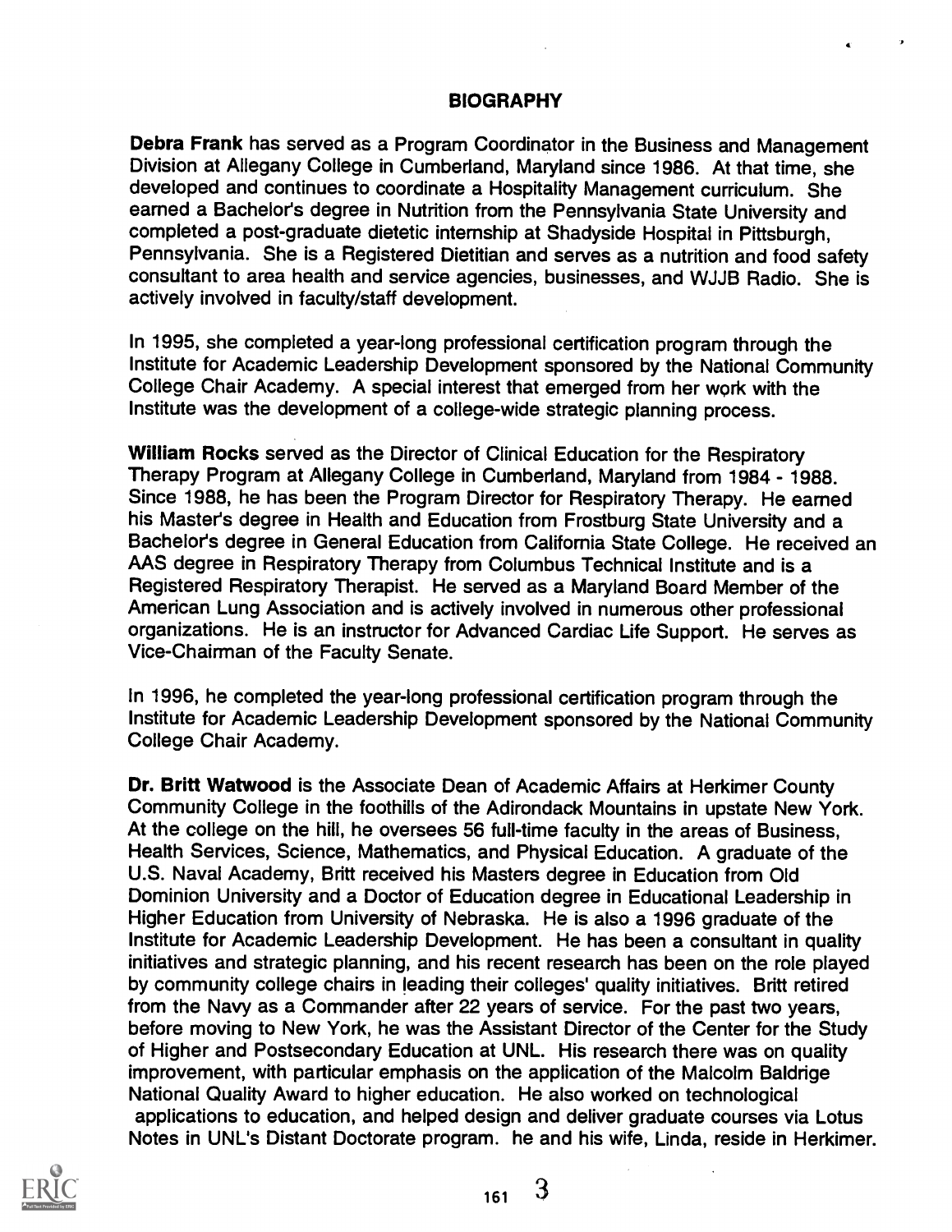### MANAGING ORGANIZATIONAL CHANGE

#### INTRODUCTION

The rapidly changing conditions in today's environment have placed unprecedented demands on organizational leaders. Nowhere is this more apparent than in educational institutions. Tighter funding climates, declining or stagnant enrollments, increased competition, and major technological advances in product delivery are forcing leaders to examine the very essence of their organizations--their basic purpose, their identity, and their vision. In addition, leaders are recognizing that new directions must be explored while securing commitment from stakeholders.

Inherent with any major change effort is some degree of instability and unpredictability. A new mind-set is emerging that recognizes this instability as an opportunity for institutional growth and development. It is no longer practical to assume that change will "just happen" with or without the support of stakeholders. Instability from change that is constructively and productively harnessed has both personal and institutional value. It is indeed a paradox that the more uncertain the environment, the more there is a need for a well-designed organization that is energized to thrive in such uncertainty.

Dr. W. Britt Watwood (1996) studied two community colleges to determine the role that chairs took in their college change process. Both colleges were in rural sections of a midwestem state and approached change in different ways. At one institution, change was feared, administrators worked to maintain the status quo, and chairs were very reactive towards change. At the other institution, leadership was not defined as a single person. From the presidential level to the chair level, individuals talked about the team in accomplishing goals. Leadership was collaborative, and many used the word "consensus" in describing how decisions were made. The following model reflects the seven concepts that emerged from this study regarding the role community college chairs should take in the change process at their college.

Debra Frank and William Rocks (1995) have examined the management of change at their institution. Allegany College of Maryland has experienced significant change initiatives over the past three years, and strategies have evolved that have assisted in managing the change process. Their model, a product of "learning while doing", is part of the change process and is subject to continual review and revision. Strategies that develop conceptualization, communication, commitment, and control systems form the framework for this model.

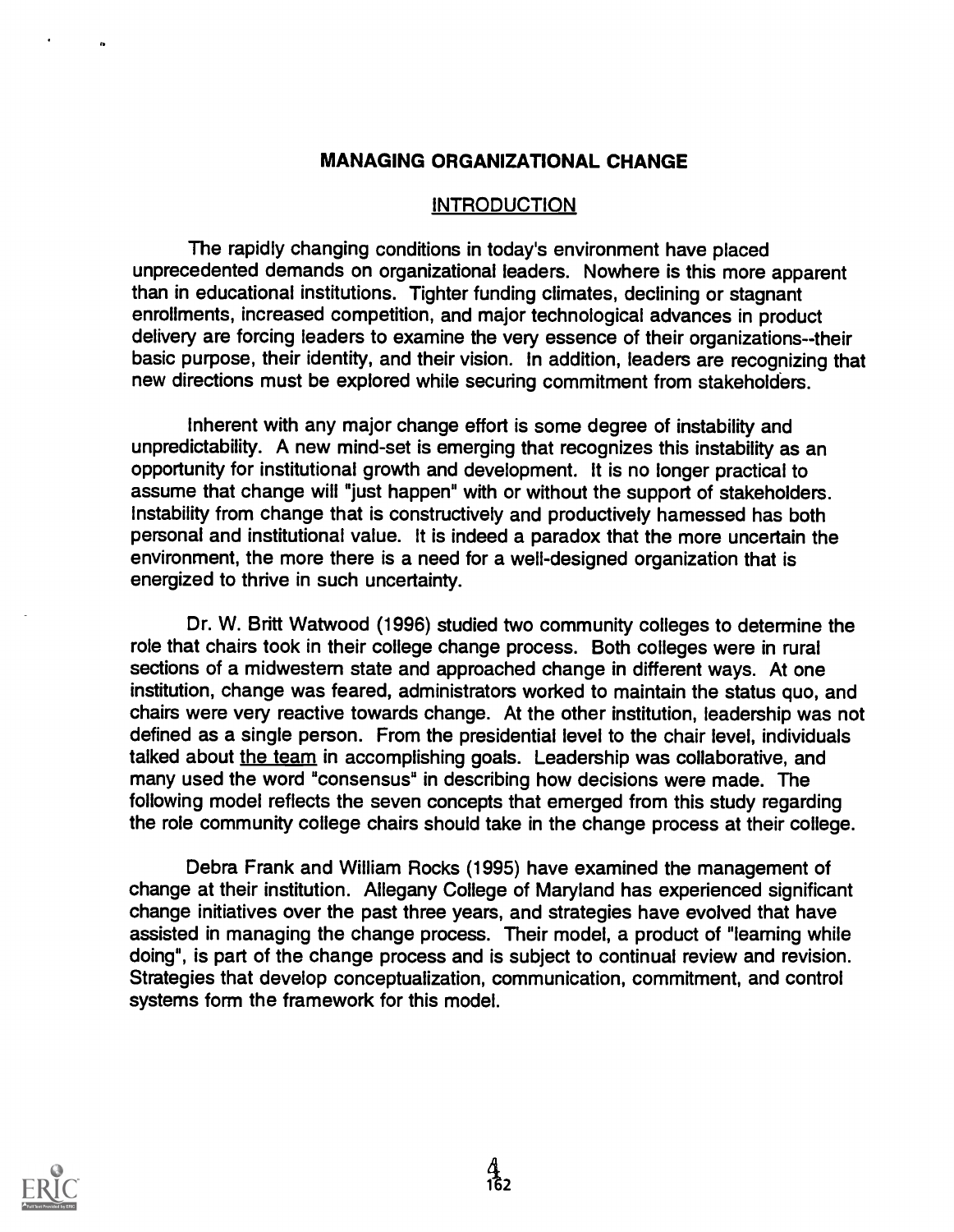

Driver System Outcomes<br>Watwood's study of two midwestem community colleges formed the basis for **Driver** System Outcomes<br>Watwood's study of two midwestern community colleges formed the basis for<br>the above model that reflects seven concepts (or "prerequisites") regarding the role<br>community college chairs should take i

- set the tone for his or her college, having clearly articulated where the college is going (vision), as well as employing the Four I's of Idealized Influence, Inspirational Motivation, Intellectual Stimulation, and Individ Individualized Consideration. In their college units. Leadership is the driver of the change process.<br>2. EMPOWERMENT. Empowerment is the degree to which an individual
- believes that he or she is free to act on change, without guidance or<br>direction from above. Empowerment is a factor of the culture of an<br>institution together with the individual's intrinsic motivation and level of<br>skill/kn
- 
- sense the environment, generate solutions, and reinforce implementation<br>of change. Teams are also a factor of the institution's culture.<br>4. QUALITY FOCUS. College leaders must have a customer-focus, and must<br>identify proce



 $163 \t 5$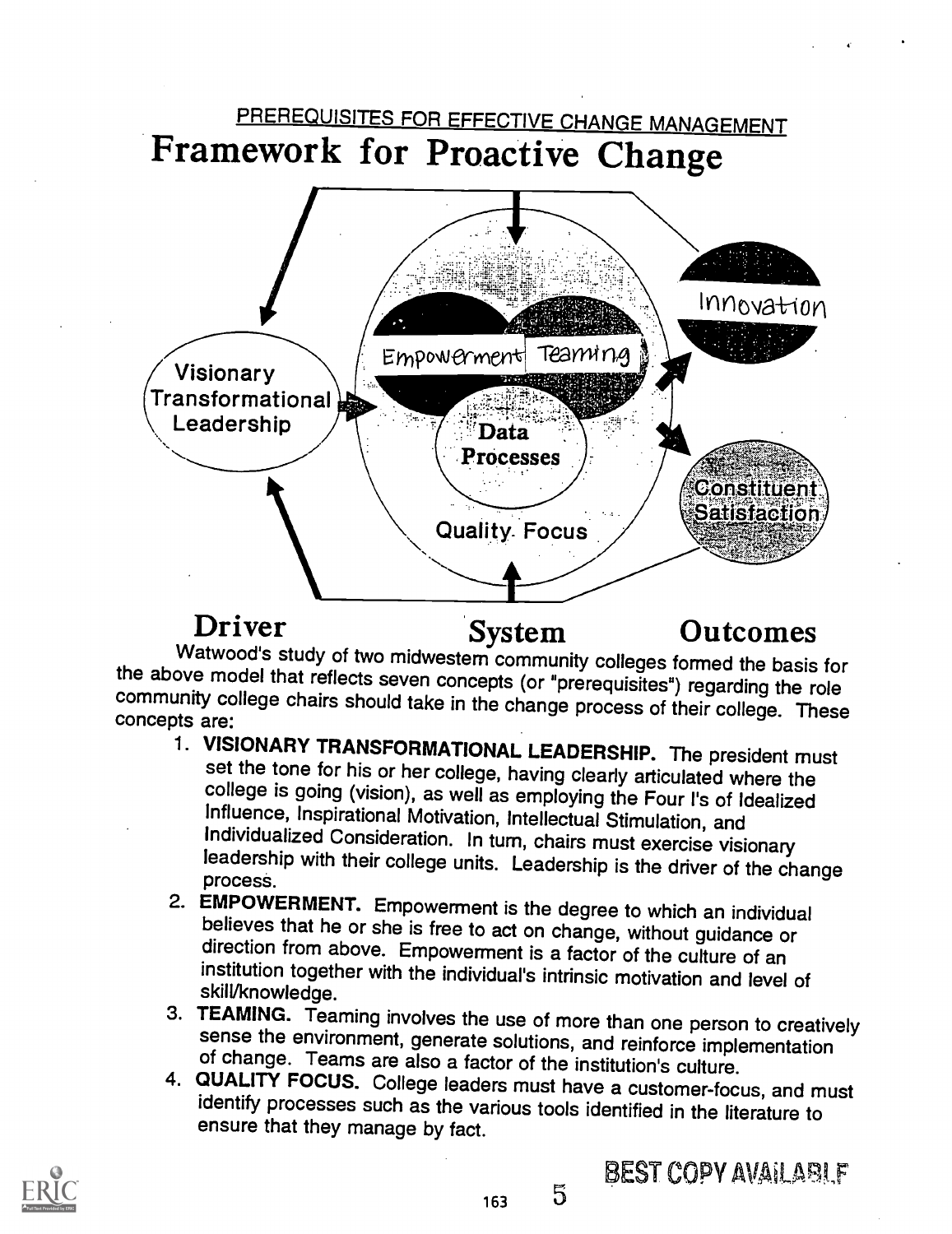5. DATA PROCESSES. An integrated process for gathering and using data as a natural part of daily life is integral to the TQM philosophy. Meaningful data should underlie every change process. The quality tools enable the chair to establish benchmarks of quality performance, which in turn form a baseline from which continuous improvement and innovation can depart.

Empowerment, Teaming, Quality Focus, and Data Processes form the system under which proactive change can occur. The outcomes of this process are:

- 6. INNOVATION. The degree to which an institution proactively flows with change and uses change to continually improve the products and services that it provides to its community.
- 7. CONSTITUENT SATISFACTION. The degree to which the external customers and internal customers perceive that their needs are being met (or exceeded) by the products and services that the college provides to its community.

There are four major implications for recommended practice which arise from the conclusions and theoretical implications above. First, the president's role is as critical as the chair's role in dealing with change. A culture conducive to change needs to exist for chairs to proactively deal with change. Second, the Malcolm Baldrige National Quality Award criteria can provide a means by which presidents, deans, and chairs assess their focus and performance, and in the process, become more proactive. Third, the study has major implications for staff development. To establish a quality culture, all levels of the institution need training in TQM/CQI, quality tools, teaming, and transformational leadership. Finally, the study raises questions as to the balance necessary in assigning chairs to handle both instruction and administration. Presidents will need to re-examine the division of labor, the reward structure, and the overall focus of the college to shift the emphasis from classroom instruction to the broader issues of student-centered outcomes, divisional quality and innovation.

### STRATEGIES FOR EFFECTIVE CHANGE MANAGEMENT

Several similarities exist between the model developed by Watwood and the following model developed by Frank and Rocks. As an organization undergoes a change effort, instability results which can provide an opportunity for growth and development. Specific strategies must be identified to enable the organization to make the transition from the present state to the desired (or "changed") state. These strategies must address conceptualization, communication, commitment, and control systems.



6

 $\bar{\mathbf{v}}$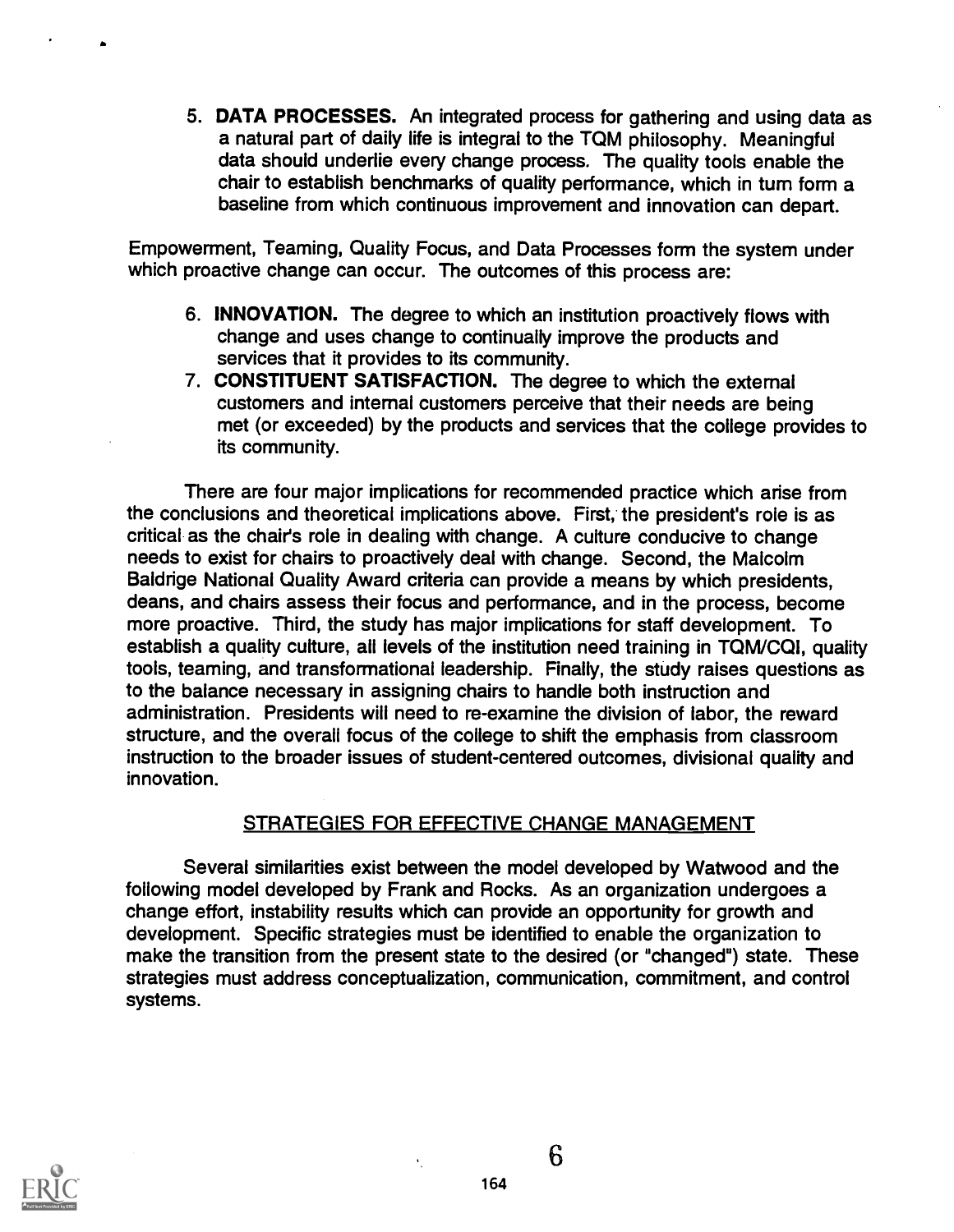

# Model for Managing Organizational Change

( Frank and Rocks)

- 1. CONCEPTUALIZATION. Stakeholders must embrace the relationship of the parts to the whole and recognize that change perceived as negative in one area may, in fact, be positive for the college. Individuals must be given opportunities to view change from another's perspective. This is best accomplished through cross-college representation on committees and task forces. All-college participation in the development of the College Vision, Mission, and Guiding Principles began the shared experience of a singular purpose or direction. In an effort to continue to develop conceptual skill, Planning and Advancement Teams were formed to develop strategic plans and conduct environmental scans. There is a general sense of "we're in this together" which helps to build strength and unity during a period of instability.
- 2. COMMUNICATION. Active, two-way communication is a powerful adjunct to traditional communication and can help make change happen. The Speakeasy, an innovative technique where all college administrators meet with individuals who have concerns, began several years ago. Other strategies recommended for strengthening communication include: Planning and Advancement Teams; broad representation on President's Council; president meetings with randomly selected employees for input on major issues; frequent "Reports to the Stakeholders" from the president.
- 3. COMMITMENT. For stakeholders to share in the commitment to change, certain attitudes and behaviors must be clearly evident in the organization's leaders. Leaders must be aware of signals that they send through behavior



7 BEST COPY AVAILABLE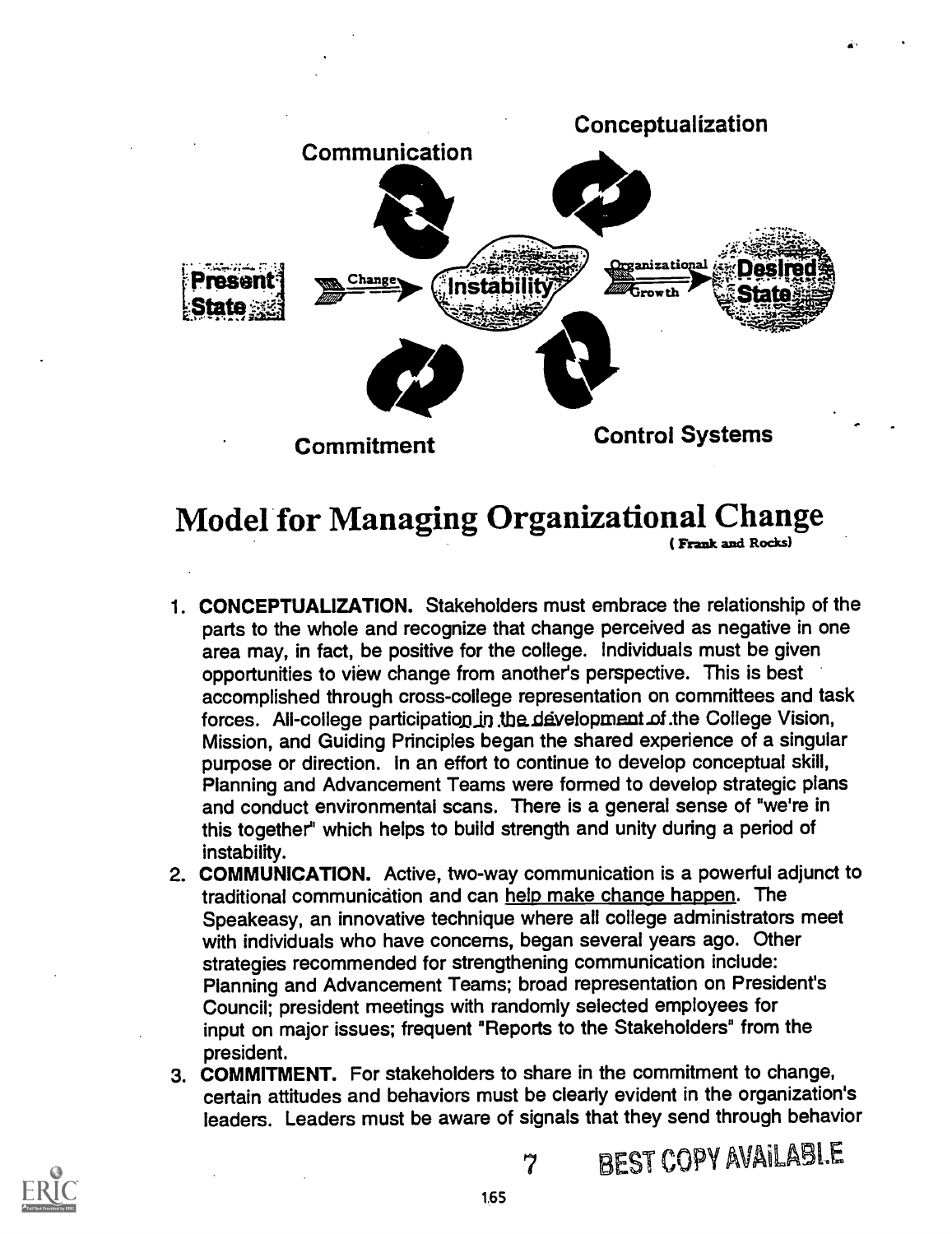and act to align their behavior with the stated commitment. Leaders must support a "learn while doing" mode by investing in development and education. Strategic planning that is developed from the "bottom up" is most effective in securing commitment. In addition, frequent workshops have been held on campus to address resistance to change and methods to overcome this resistance.

4. CONTROL SYSTEMS. It is wise to create management systems and support services that are dedicated to managing change and monitoring progress in the change process. Resources and experts from across the organization should be identified that will "manage the management". Members of the President's Council, President's Staff, and Planning Council are frequently asked for advice and feedback pertaining to the change process and how it might be improved or strengthened. Organization leaders are sensitive to managing change and deploying resources and expertise to assist in the transition.

#### **SUMMARY**

If today's organizational leader accepts that the future is unknowable, he or she is likely to recognize that stability, harmony, and predictability are not prerequisites for long-term success. Instability that naturally flows from change should be used in a positive way to generate new perspectives and provoke leaming.

To effectively and proactively deal with change, chairs need to become transformational leaders. This cannot occur in a vacuum. A culture of empowerment, teaming, open communication, conceptualization, and quality, which starts at the presidential level, is needed as a foundation for a proactive change process at the college. When the leadership, at all levels, works toward continuous improvement, the outcomes will be satisfied constituents and innovative services, two ingredients necessary for college survival.

klw

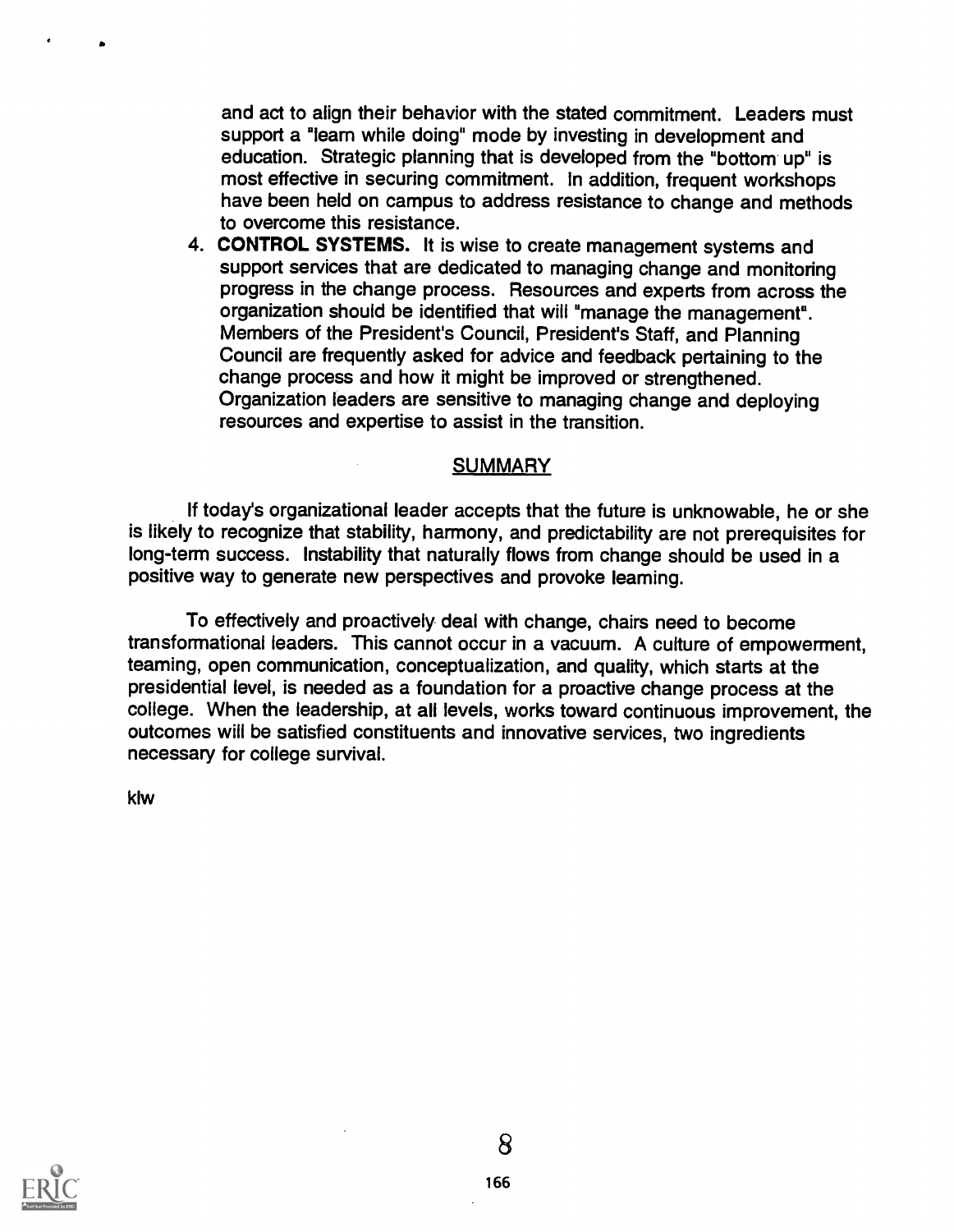

U.S. Department of Education

Office of Educational Research and Improvement (OERI) Educational Resources Information Center (ERIC)



# REPRODUCTION RELEASE

(Specific Document)

## I. DOCUMENT IDENTIFICATION:

Title: Walking the Tightrope: The Balance Between Innovation and Leadership. Proceedings of the Annual International Conference of the Chair Academy (6th, Reno, NV, February 12-15, 1997 Author(s): The Chair Academy, et, al, www. Corporate Source: Publication Date:

The Chair Academy/Mesa Community College

February 1997

## II. REPRODUCTION RELEASE:

In order to disseminate as widely as possible timely and significant materials of interest to the educational community, documents announced in the monthly abstract journal of the ERIC system, Resources in Education (RIE), are usually made available to users in microfiche, reproduced paper copy, and electronic/optical media, and sold through the ERIC Document Reproduction Service (EDRS) or other ERIC vendors. Credit is given to the source of each document, and, if reproduction release is granted, one of the following notices is affixed to the document.

If permission is granted to reproduce and disseminate the identified document, please CHECK ONE of the following two options and sign at the bottom of the page.



Level 1

Documents will be processed as indicated provided reproduction quality permits. If permission to reproduce is granted, but neither box is checked, documents will be processed at Level 1.

|                            | "I hereby grant to the Educational Resources Information Center (ERIC) nonexclusive permission to reproduce and disseminate<br>this document as indicated above. Reproduction from the ERIC microfiche or electronic/optical media by persons other than<br>ERIC employees and its system contractors requires permission from the copyright holder. Exception is made for non-profit<br>reproduction by libraries and other service agencies to satisfy information needs of educators in response to discrete inquiries." |                                         |  |  |  |  |  |  |  |  |
|----------------------------|-----------------------------------------------------------------------------------------------------------------------------------------------------------------------------------------------------------------------------------------------------------------------------------------------------------------------------------------------------------------------------------------------------------------------------------------------------------------------------------------------------------------------------|-----------------------------------------|--|--|--|--|--|--|--|--|
| Sign<br>here $\rightarrow$ | Signature:                                                                                                                                                                                                                                                                                                                                                                                                                                                                                                                  | : Printed Name/Position/Title:          |  |  |  |  |  |  |  |  |
| please                     |                                                                                                                                                                                                                                                                                                                                                                                                                                                                                                                             | Executive Director<br>Filan             |  |  |  |  |  |  |  |  |
|                            | Organization/Address:<br>Chair Academy<br>Downtown Genter                                                                                                                                                                                                                                                                                                                                                                                                                                                                   | FAX:<br>Telephone:                      |  |  |  |  |  |  |  |  |
|                            |                                                                                                                                                                                                                                                                                                                                                                                                                                                                                                                             | ٢٥٦٥ -اما (٥٥٦)<br>15هها - ۱ ما) ۲ (۵۵) |  |  |  |  |  |  |  |  |
| $\odot$                    | 145 N. Centennial Way                                                                                                                                                                                                                                                                                                                                                                                                                                                                                                       | E-Mail Address:<br>: Date:              |  |  |  |  |  |  |  |  |
|                            | Mesa AZ 85201                                                                                                                                                                                                                                                                                                                                                                                                                                                                                                               |                                         |  |  |  |  |  |  |  |  |